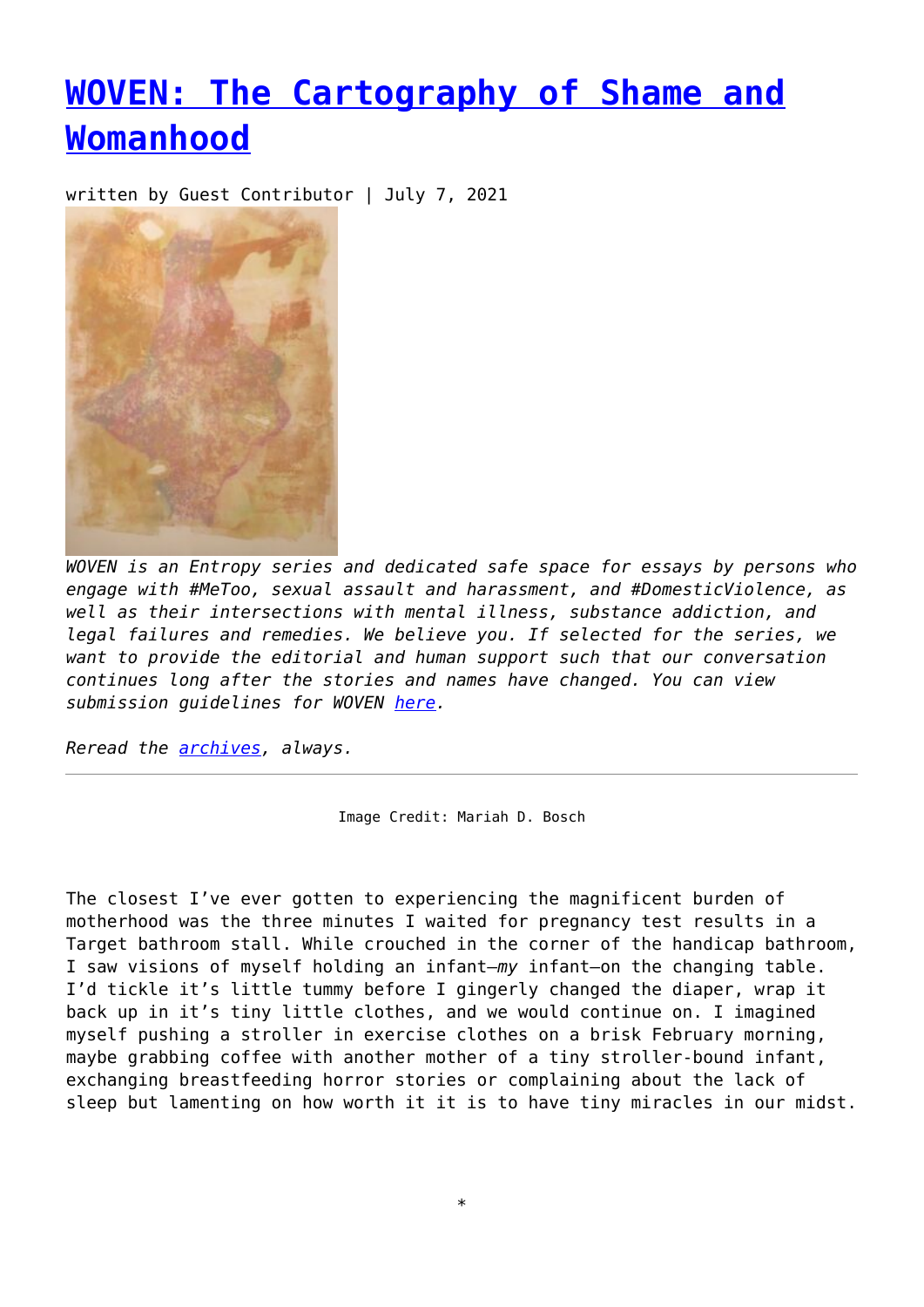"You should take a Plan B," he said to me as I uncrumpled my body and began to root around for my clothes on his bedroom floor. "It slipped off halfway through." He gestured toward the condom on the ground and I felt the horror rush over my already sore body. When he offered to pay for half, I politely declined and said I would handle it. I rolled off of the mattress on the floor and put my pants on in the glow of the second Fast and the Furious movie. His room was basic in the way that most men's bedrooms are; it was painted some shade of eggshell and featured an obtrusively large television, messy cords from gaming systems, and one of those Himilayan salt lamps built to detoxify the surrounding air. As I made my way downstairs, I saw my belongings strewn across the living room: my sweater in one corner, my glasses in another, my purse sitting on the kitchen counter. I slipped on my shoes as I dug around for my keys before even leaving the house, making sure I had every belonging to ensure I'd never have to walk into this house again.

I know I didn't scream the second I'd gotten into my car, but when I replay that January morning in my brain, I edit that part in with great detail. In my imagination, the scream wasn't shrill and fearful. It was guttural, the primal kind of scream that signifies loss from a mile away. I scream all the way home.

I scream in the shower as I turn the knob to get the hottest water possible to exfoliate my shame. I scream as I throw on an orange mock turtleneck and go to Walgreens.

I scream as I scan the aisle for the packaging I only recognize from the commercials.

I scream as the employee checking me out tells me it's 53 dollars to ensure I'm not carrying my rapist's child.

I scream as I rip apart the packaging inside my Corolla and read the possible side effects of ensuring I am not carrying my rapist's child.

\*

I only stop screaming to dry swallow the pill.

As the timer on my iPhone ticked down to zero, I wondered what kind of mother I would be—gentle but firm, open but mindful of boundaries, encouraging but intentional. It was then that I realized the caveats that surround potential motherhood. I thought of my own mother, charismatic and warm as she was absent and preoccupied. She never made promises or freshly baked cookies or homemade Valentines with me at the kitchen table the night before the classroom party.

When my parents divorced a little less than ten years into their marriage, my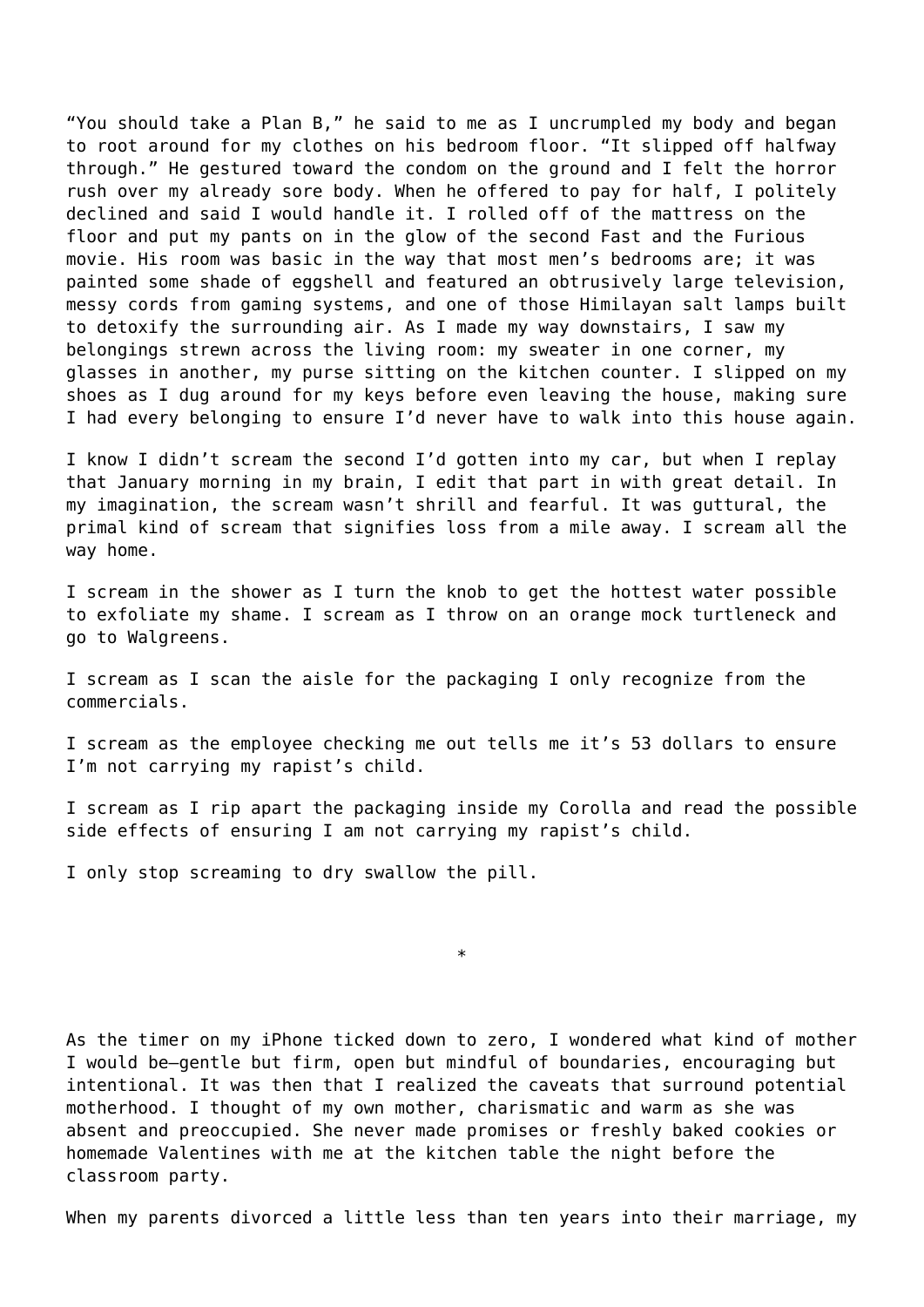mother was thirty two. Within a year or two of my dad moving out of our double-wide trailer, she made the decision to go back to school. I think about how scared she must have been—a young mother with two small children who looked nothing like her, trying to communicate to people through a thick accent and navigating what it meant to be an immigrant divorcee with a husband reckoning with his lifelong queerness.

Much like other single mothers, her days were long. Her day job was as a teacher's aide for a middle school special education class. After her regular school day was done, she'd then work a shift at an after school program before going home, eating scrambled eggs with canned green chile, and heading to her night classes at the local community college. My brother and I had a rotating schedule of babysitters, neighbors, and family friends who would pick us up from school and let us sit in their living rooms until our mom picked us up after her night classes. When I became old enough, she taught me how to make spaghetti and kept the house stocked with things like Banquet brand frozen fried chicken and oven lasagnas as a means to make sure we were fed as she pursued her bachelor's degree. On the weekends she would invite her friends over to drink decaf coffee and paint their fingernails at our kitchen table while they watched *Sabado Gigante* and caught each other up. On Sunday mornings we would watch movies before she made us alphabet soup or spanish rice and folded the laundry in neat square piles on her bed.

She never showed fear. Her neuroses showed itself in different ways—obsession with cleanliness, buying beautiful clothing she didn't really need but wanted anyway, exercising whenever she could. She was beautiful and always smelled nice and the other teachers at school would call her "Macy's" because her outfits were always well-curated. No one could have known how scared or broke or tired she probably was. I didn't know. We were so good at hiding from one another, eclipsing one anxiety for the other all while orbiting around the very idea of survival. I buried my anxiety in books and food and my Lord and Savior Jesus Christ. My mother and I both suffered in silence and often directed the aggressive resentment that comes with anxiety at one another, but we knew we just wanted the other to feel okay.

I wonder now how could she not have screamed that primal, guttural scream every day?

Screaming while she learned to pay the bills my father used to,

Screaming after dropping her two children off to school,

Screaming as she tried to figure out what to do with the scarce minutes of free time,

Screaming to process what it meant to have a gay ex-husband,

Screaming because her own mother was more than two thousand miles away.

She only stopped screaming to eat her scrambled eggs and green chile.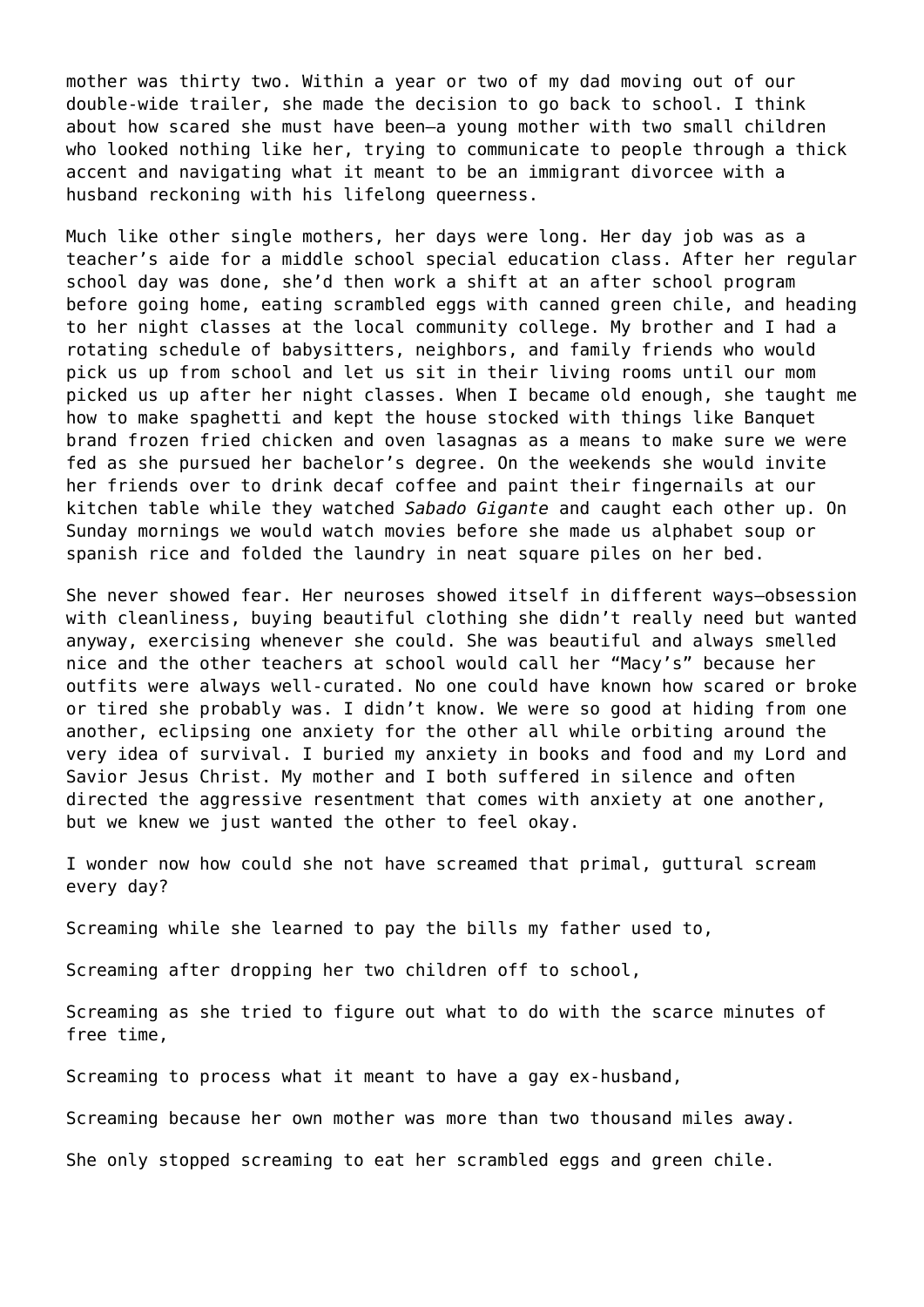If the test had two solid pink lines, I'd need a contingency plan. I believe in a woman's right to choose, I thought, I still had health insurance and access to a safe abortion if I needed to. It was the only practical answer in a period of my life where I had completely bottomed out – drowning in student debt despite working mass quantities of overtime at Starbucks, living on my parents' couch for months after the most intense breakup of my entire life, sleeping the fourteen hours a day I was not working—there was no way I could carry my rapist's baby to full term and then assume the magnificent burden of motherhood. I wanted to call my own mother.

\*

It was a Saturday afternoon several weeks after the mattress on the floor, after the dry swallowed Plan B pill in my Corolla. My mother was probably curled up on the couch watching a movie edited for TV on TBS or eating scrambled eggs with green chile with corn tortillas. I imagined her small hands as they flipped the tortillas on the gas stove, something I was always too afraid to do as a child. I dialed her phone number from memory and let it ring twice before I hung up. I imagined her pursed lips on the other line, listening to her only daughter explain how scared she was at the possibility of a positive pregnancy test as a product of a man deciding he wanted to terrorize her body.

We hid from each other my whole life and were content with being ships in the night. By the time she finished her undergraduate degree, I was well into the more social years of high school, spending Friday nights at friend's houses and Saturday afternoons neck-deep in extracurriculars. Our identities eclipsed one another – two anxious women bogged down with the pressure to take care of those around us and hide our own secret shames all at once.

While it felt as though my mother and I had little in common-our bodies, our accents, our upbringings—what we did have in common was inherited shame. A resentment I had against my mother in my early adulthood is that she never truly taught me how to be a woman; I had to teach myself how to date, how to put in a tampon, how to find a gynecologist. I resented her for never teaching me how to carry the shame that all women feel day to day, the shame that constantly asks if you're doing enough or too much.

And for half a second, I resented my mother for not preparing me to crouch in a public bathroom stall and be so afraid.

I did not know what to do but blame her for not knowing it could happen to me.

\*

I wanted to call my mother as badly as I wanted to hide from her.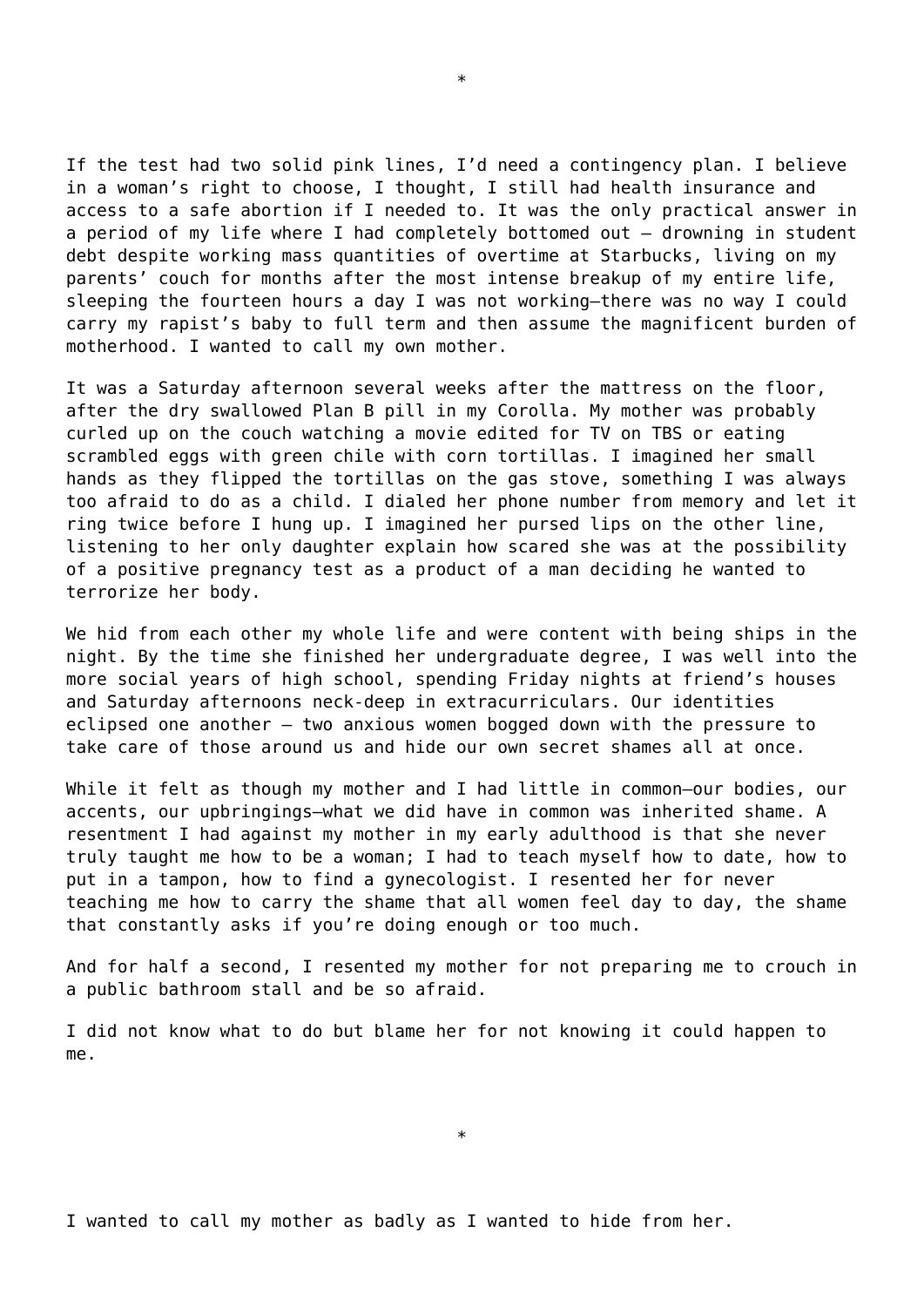What was different now? I'm an adult, I thought. I had already hidden from my mother my entire life, just like she had hidden from me. There is something so terrifying and paradoxical about hiding from someone who knows you so fully, all while understanding that there are things about one that the other will ever completely know or comprehend. Is that the nature of being kindred—having at one point shared a body that felt shame and joy and completeness and emptiness all at once? Is that the only time a child is unable to hide from a mother, and vice versa?

Do mothers and daughters hide from each other because at one point, they knew the shame that plagued each other's physical bodies too well? Do they eclipse one another in hopes that one person's shame cancels the other out? Were my mother and I ships in the night because if we decided to ride on the same current or let the same gust of wind catch our sails, we would then have to navigate each other's grief and shame and sadness together?

Once, at a yard sale, my father bought a set of giant leatherbound atlases. My chubby childhood fingers would trace the lines from one end of the book to the other—examining the diagonals and parallels without fully understanding cartography as both an artistic medium and a practical knowledge that people use to survive. I just knew that there were so many lines and that they each meant something different and were able to connect one thing precisely to another despite their physical distance on the page. I would stare at pages of the Pacific Ocean for hours, wondering how the water at Pismo Beach seemed to reach its arms out so far when in the atlas, the end of the page seemed so much closer.

As much as I wanted to hide from my mother, I also wanted to ball myself up in her lap. I wanted us to stretch out the atlases of our grief and horror and sadness and shame and trace the lines. I wanted to see the parallels and the intersections and exactly how far the oceans of our shame reached from one end of the page to the other while also knowing that standing in front of that same shame in real life made it seem so much more expansive, so much more vast and elusive

I wanted her to see my shame and I wanted to see hers, too.

I wanted to scream that primal and guttural scream with my mother, in honor of seeing every ounce of each other's grief and shame for the first time in honor of our refusal to eclipse one another, in honor of our refusal to hide.

\*

The timer ticked down to zero. I stared at the test, facedown on the cold, metal toilet paper dispenser. If there were two lines, I would call my mother and tell her I was on my way. I would tell her I was bringing my atlases if she was bringing hers, that if she was ready to scream that guttural scream, then so was I. If there were two lines, I would ask my mother to crack